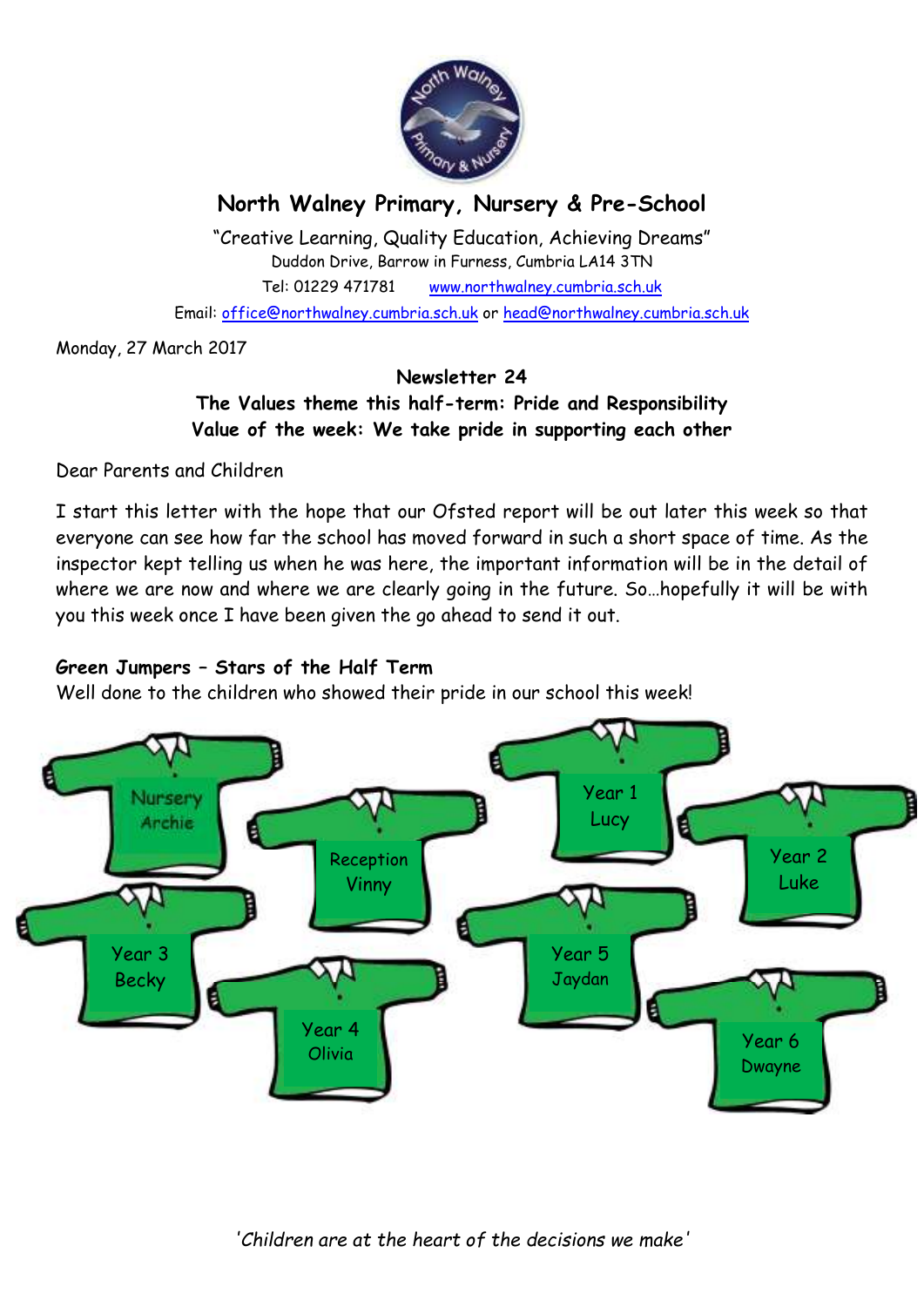#### **Red Nose Day – well done everyone!**

Not only did we have to order more Red Noses because they sold out so fast, but the whole school raised a super £335 for Red Nose Day by dressing up in their bright clothes. Well done everyone and there are picture already on the school website and Twitter feed. A super amount!

#### **Sponsored Walk/Jog/Run**

After such a lovely weekend of sunshine, I've got my fingers and toes crossed that the weather will stay fine for our Sponsored event tomorrow afternoon. If anyone is free to come along and help or support, it would be wonderful to see you! If it does rain a little – then we plan to carry on regardless! Please remember outside PE kits on the day!

## **Contact Details and Data Collection Sheets**

Have you sent yours back in yet? Please make sure you do so that school has the most up to date details for you! This is especially important if your child has an accident and we need to get hold of you – if the numbers don't work then it causes a lot of distress for your child. Please make sure your sheet is checked and sent back in. Thank you.

#### **Maths Workshop of Year 2 parents**

Miss Mountford is running a short workshop for Year 2 parents on Thursday morning at 9am for anyone who can attend. This is so she can go through what the children are currently being taught and the methods we use in school for maths. Please do attend if you can.

# **Mothers' Day in Wagtails**

If you haven't seen the Twitter pictures yet then please do log in and have a look as they are lovely! Thank you to everyone who came along and made the Mothers' Day lunch in Wagtails so special!

And finally…

Please remember that I am not in school next week because of the differences between Lancashire and Cumbria holidays for Easter – however, Miss Mountford is still able to get hold of me if need be. I hope everyone has a wonderful Easter holiday when it arrives on Friday 7<sup>th</sup> April (don't forget school finishes at 1:15pm on that day) and I will see you all back in school on Monday 24th April as usual.

Yours sincerely,